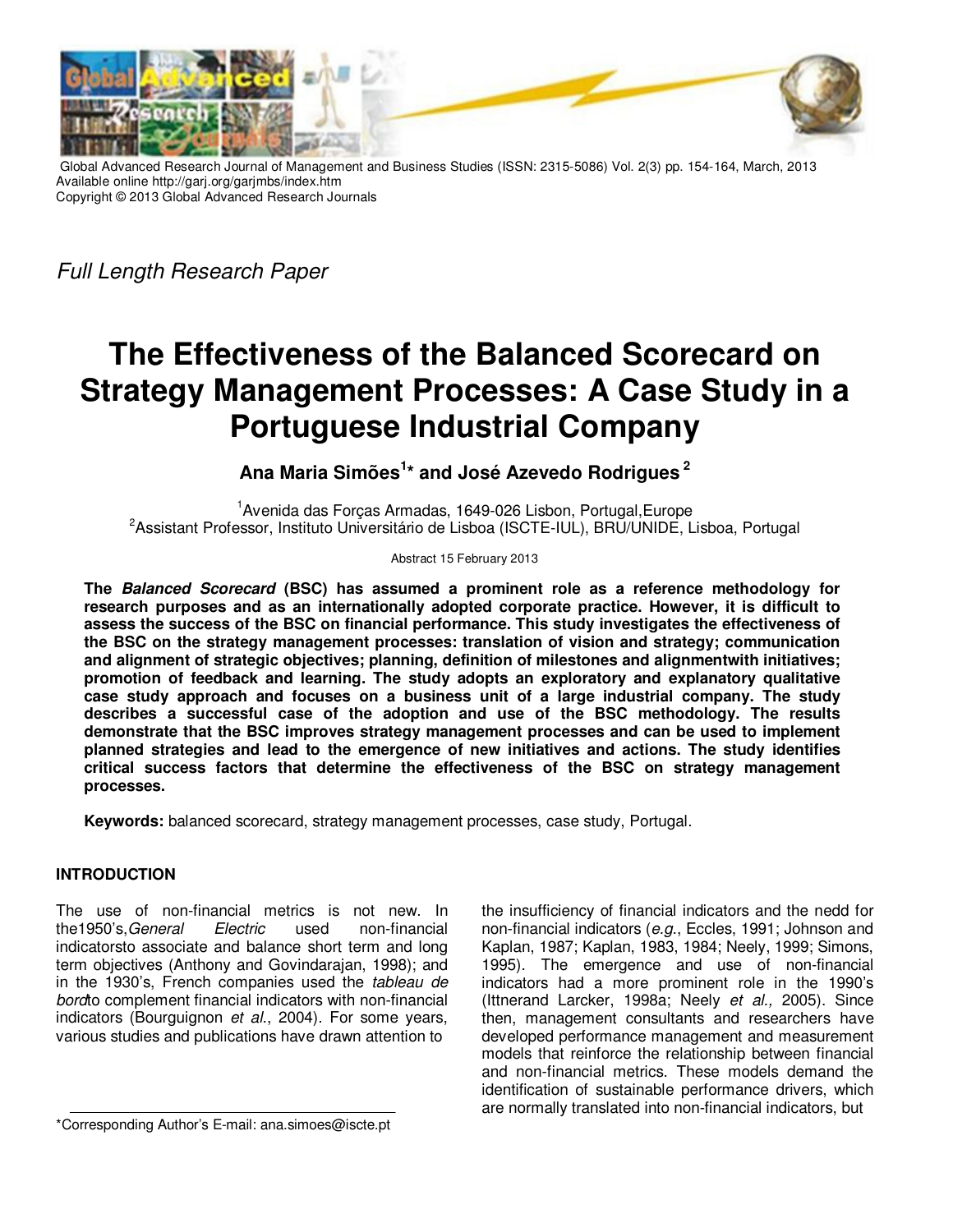are related naturally with the financial performance of organizations. One of the principles underlying these performance measurement systems is that the improvement of quality, customers and employee satisfaction and innovation is not translated directly by classic financial indicators. Some authors argue that non-financial indicators provide a more informed view of the investments and performance in these intangible aspects. Therefore, they are better predictors of future financial performance (Eccles, 1991; Epstein and Manzoni, 1998; Kaplan and Norton, 2006). These intangibles provide a source of sustainable competitive advantage as they are resources held by the company that are not copied or mimicked easily (Marr *et al*., 2004; Peteraf, 1993).An additional characteristic of the performance measurement systems is the alignment of performance metrics to strategy. It is assumed that a good performance measurement system translates strategy and communicates it to the organization (Epstein and Manzoni, 1998; Kaplan and Norton, 1992, 1996a, 1996b, 1996c). Recently, the consultancy and research community has proposed some organizational performance measurement models that structure the dimensions of performance assessment, the organization of indicators, and their connection to strategy or *stakeholders*, among other aspects. The methodologies of *Skandia Navigator*, *IC-Index Approach, Balanced Scorecard* (BSC), *Performance Prism*, *Tableau de Bord* all provide examples of this. Many of those models highlight the need to manage and monitor the intangible assets and organizational capabilities because these assure the creation of sustainable and long-term competitive advantages (Marr *et al.,* 2004; Kaplan and Norton, 2004). According to prescriptive literature, all of them support managers on the follow-up and control of strategy implementation. The theme of performance measurement has been recurrent in management literature and in research papers. But the BSC has assumed a leadership position both as a research reference (Marr and Schiuma, 2003; Neely, 2005) and as an internationally adopted corporate practice (Ax and Bjørnenak, 2005; Bourguignon *et al*., 2004; Ittner and Larcker, 1998a; Malmi, 2001; Rigby, 2001; Speckbacher *et al.,* 2003). Despite the international proliferation of BSC, is not easy to evaluate the effectiveness of the BSC on financial performance (Papalexandris*et al***.**, 2004).One cannot assume that the adoption of the BSC automatically improves financial performance (Braam and Nijssen, 2004). The effectiveness and benefit derived from the implementation of the BSC depends on, and should be measured by, the effectiveness that it holds on management processes and on knowledge of the factors that create value for organizations (Papalexandris *et al***.***,* 2004). Given the importance of the BSC on management control practices and the relevance it has

taken on corporate management processes, the objective of this study is to analyze the effectiveness of the BSC on the processes of strategy management. Thus, given the nature of the phenomenon investigated and the ontological and epistemological assumptions made, a qualitative and interpretative methodology was adopted, and the case study method was used. The researchers selected the case study method, performed in a retrospective way. The main research question posed in this study is: How the BSC helps this company in the processes of strategy management? The following section presents a literature review of the BSC and its relation to strategy management processes. Section 3 presents methodological aspects of the study. In Section 4, the results of the field work are analyzed. Section 5 concludes.

#### **The balanced scorecard and management strategy processes**

#### **Prescriptive vision of the balanced scorecard**

The BSC is based on the systematization of a set of performance metrics. There are four different performance perspectives: financial, customer, internal processes, learning and growth. These four perspectives facilitate the balance between short-term and long-term, between desired results and performance drivers, and between objective indicators (normally of a financial nature) and more subjective but quantifiable indicators (Kaplan and Norton, 1996a).

The indicators selected to integrate BSC translate organizational objectives. Therefore, they are consistent with a determined strategy. The BSC focuses managers because, for a given strategy, it provides visibility on the positioning of the company in each of the perspectives. For each perspective it identifies what measures and indicators are critical for organizational performance.

Some authors argue that BSC overcomes deficiencies associated with classical performance evaluation systems that are supported by indicators of financial nature. For example, the BSC recognises the need to satisfy the objective of multiple *stakeholders:* investors, customers and employees (Ahn, 2001; Brown and McDonnell, 1995). Because of that, it combines financial and non-financial indicators. On the other hand, it responds to the manifesto of Eccles(1991) that the use of financial indicators is a part of a diversified set of performance measures.

As an instrument of strategic management, the BSC promotes the development of four management processes that, in an integrated way, contribute for the alignment between strategic long term objectives and short term actions (Kaplan andNorton, 1996a; 1996c). The BSC is also a tool of organizational alignment.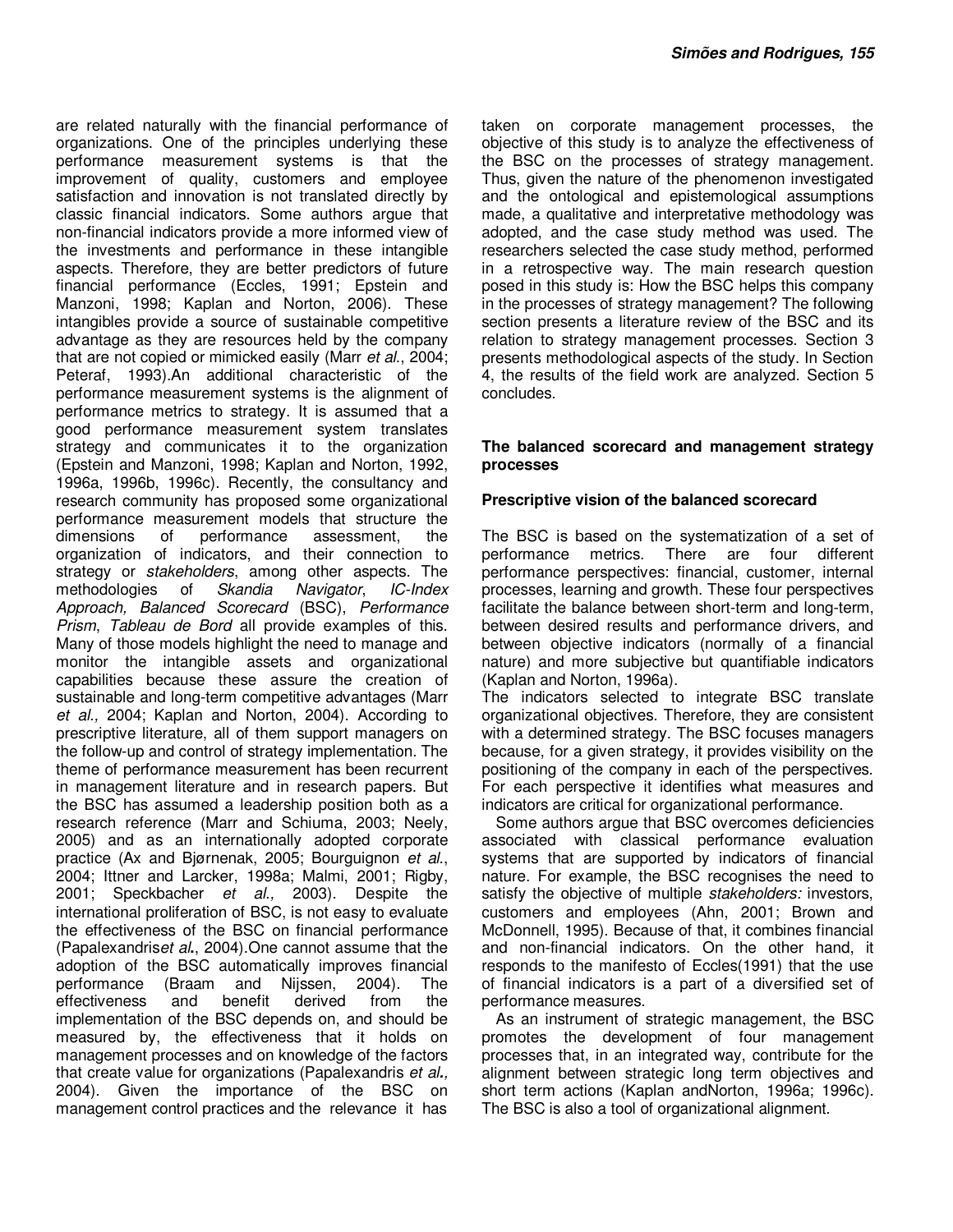Corporations, especially large sized companies and economic groups, use the BSC to align several business units and areas of strategy support (Kaplan andNorton, 2006). The effectiveness of this methodology in executing strategy depends, on one hand, on the ability to clearly describe strategy into objectives and measures that are easily perceptible (strategy maps); and, on the other hand, on the ability to link strategy to management systems (scorecards). The final outcome should result in the effective alignment of all units, processes and organizational systems to corporate strategy (Kaplan andNorton, 2006: 259).

The BSC entails the description of strategy in a causal diagram that relates the objectives and initiatives among themselves, and with the organization or business unit strategy. Kaplan andNorton (2000, 2001a, 2004) named this diagram a strategy map. Using a manager friendly language, the strategy map describes and shows the objectives and performance drivers in each perspective of the BSC, and the existing cause and effect relationships between objectives and performance drivers. This relations frame the future direction of the organization or the business unit (Kaplan and Norton, 2000). The strategy map shows how the organization will convert initiatives and resources, including intangible assets, into tangible and strategy consistent results. For that reason, they present themselves as tools for communicating strategic objectives. They are also processes and systems that will back the implementation of strategy (Kaplan and Norton, 2000).

#### **Strategic approach of the bsc**

In 1992, Kaplan and Norton presented the BSC as a system of performance measurement with a paramount role on implementing strategy. Afterwards, they developed it into a strategic management system (Kaplan andNorton, 1996a, 96c, 2000, 2001b, 2001c). The authors of the BSC claimed that, after adopting this performance measurement system, organizations used the measurement system to monitor actions and past performance and to focus managers' mindseton the future. The indicators selected for the BSC communicate to everyone in organization, business units and managers, including messages on what is expected in the future (Kaplan and Norton, 2001a, 2001b).

In 1996, Kaplan and Norton (1996a, 1996c) argued that the BSC facilitated the good execution of four key management processes: (1) translation of vision and strategy; (2) communication and alignment of strategic objectives and measures; (3) planning, defining milestones and aligning strategic initiatives; (4) promoting feedback and learning. Together, these four processes contribute to connect the short term actions to long term objectives. Some other researchers have also

considered the BSC as a management system, capable of improving the management of strategy processes (Ahn, 2001; *Butler et al.,* 1997; Malmi, 2001; Mooraj*et al*., 1999).

#### **Translating vision and strategy**

The BSC helps to translate and communicate vision and strategy based on relevant and clear facts. It promotes consensus across the organization and requires top management to communicate its vision through meaningful concepts and representations to those who are going to realize the vision (Kaplan &Norton, 1996a, 1996c, 2001c). The strategy map is the privileged tool to describe strategy in a way that is clear for all the organization (Kaplan andNorton, 2008b). Ahn (2001) showed that, in fact, the BSC helped to clarify and describe strategy of a business unit into clear elements easily understandable: "*A clear strength of the Balanced Scorecard was that of being an easily understood concept*" (Ahn, 2001: p. 457). Geuser*et al.* (2009) showed that the BSC helps to translate strategy at the operational level.

#### **Communicating and aligning strategic objectives**

A properly developed BSC comunicates strategy to all of the organization and aligns departmental and individual objectives to long term strategic objectives (Kaplan andNorton, 1996a, 1996c, 2006). The BSC indicates how an organization pursues the objective of the various stakeholders. To do so, and in order to assure the alignment of individual performance to organizational strategy, the construction of the BSC should be properly publicized and its users receive necessary training to use it; that departmental and individual objectives and indicators are defined and are aligned with strategic objectives; and the reward system is linked to the performance indicators of BSC (Kaplan and Norton, 1996a).

Of the four management processes supported by the BSC, this will probably be the one that has received most attention from the research community. A significant part of BSC research has focused on validating the BSC as a communication and organizational alignment tool.Some studies conclude that the BSC helps to communicate and implement strategy (Ahn, 2001; Epstein andManzoni, 1998; MalinaandSelto, 2001; Mooraj*et al.,* 1999; WijnandVeen-Dirks, 2002).Other studies have shown that the BSC is not always the most adequate to tool to support managers in strategy implementation (Butler *et al*., 1997).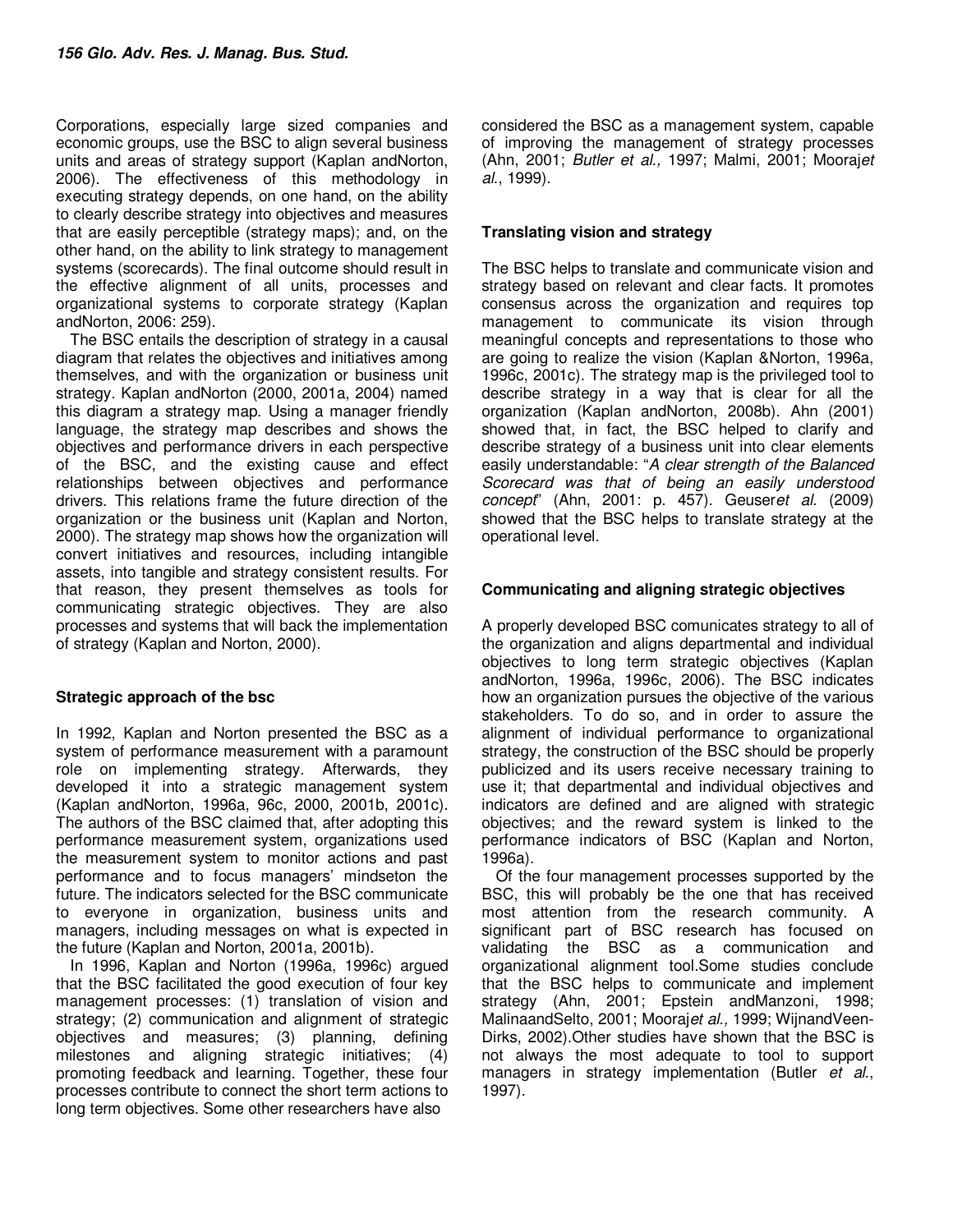#### **Planning, defining milestones and aligning initiatives**

After strategy and performance drivers are clearly identified, the scorecard focus managers on the launch of necessary initiatives to achieve the results expectedfor each perspective. These initiatives result in actions that improve the efficiency or effectiveness of processes that are critical to the success of the strategy. This way, the BSC aligns managerial action to organizational strategy. After that, managers will have to define short term milestones for the BSC indicators. Milestones are the tangible expression of management judgment on when and how their initiatives will affect BSC indicators. The definition of milestones for financial and non financial indicators expands the budget process by incorporating in this process the financial component of strategic objectives (Kaplan and Norton, 1996a).

Research on the way to integrate the BSC with other management tools is scare (Ahn, 2001; Atkinson, 2006; Kaplan andNorton, 2001c; Mooraj*et al*., 1999; Otley, 1999) and opinions diverge. Kaplan and Norton (1996a, 2001c) argued that a proper elaboration of the BSC compels integration between strategic planning and the budget process.Using the same reasoning of Kaplan and Norton, Ahn (2001) argues that the BSC should replace other mechnisms of management control, including the budget. In turn, Otley (2001) argues that the BSC has not completely replaced other control mechanisms. Heargues that one of the challenges in this area is to evaluate the way that the BSC may be combined with other control mechanisms.

#### **Promoting feedback and learning**

The three processes revealed earlier deal with the implementation of strategy. They do not respond to the threats and opportunities which are permanently confrontthe company by the external environment (Kaplan and Norton, 1996a). The fourth process– feedback and learning – promotes the development of a learning cycle that produces changes in the assumptions and theories that frame cause and effect relationships. This process is called by management literature *double loop learning* (Kaplan and Norton, 1996a; WijnandVeen-Dirks, 2002).

The BSC facilitates strategic learning by the organization and its environment (Kaplan and Norton, 2001a). According toKaplan and Norton(1996a), the BSC entails three core elements to strategic learning:

- BSC clarifies, through the strategy map, the vision and strategy of the organization. The BSC articulates operational actions with strategic objectives, through cause and effect relationships that build the strategic hypothesis; - BSC provides strategic feedback.It gives structured and comprehensive information that allows for testing, validation and revision of the strategic hypothesis underlying the strategy map. The definition of milestones for long term objectives, integrated in the planning process, allows managers to follow the various objectives and the relationships between the changes registered on the performance drivers and the changes verified on the desired results;

- BSC facilitates the process of strategic revision given that the causal model among performance drivers and objectives allow managers to periodically evaluate the validity of the strategic hypothesis and the quality of its execution.

Mooraj*et al.*(1999) argue that the BSC contains elements of interactive management control (Simons, 2000). According to the authors, the BSC contributes to organizational learning because it provides managers with the possibility of testing and reviewing its strategic hypothesis described in the causal model. Wijn and Veen-Dirks (2002), supported in the work of Norreklit (2000), argued that the BSC cannot be used for strategic control because it is not capable of producing adequate feedback on the way that the strategy is being executed.

## **METHODOLOGY**

This investigation adopts an explanatory and an exploratory qualitative case study method to analyze the effectiveness of BSC over the strategy management processes.The researchers chose the case study method because it provides a good understanding and content theorization of the processes and context in which the practices of management control take place (Adams *et al*., 2006; Berry andOtley, 2004; Berry *et al.,* 2009).

Research was conducted in: a pilot study from January to June 2008; and the main study from July 2008 to June 2009.The study was conducted in one Business Unit (BU) of one of the largest Portuguese manufacturing groups that controls industrial and sales operations in 103 different countries. The BU wished to remain anonymous. It will be referred to as Alpha. The BUhas 400 employees, generating annual sales in excess of 80 million euros, with foreign markets accounting for more than 85% of total production.

For data collection, the researchers used semistructured interviews, direct observation and document collection. Data collection was made during a 18-month period, which allowed a deep knowledge to be gained of the culture and management methods used in Alpha. Detailed interview data were the main data sources (BédardandGendron, 2004; Mason, 2002), allowing us to obtain a detailed and holistic understanding of the experience, opinions, and attitudes of interviewees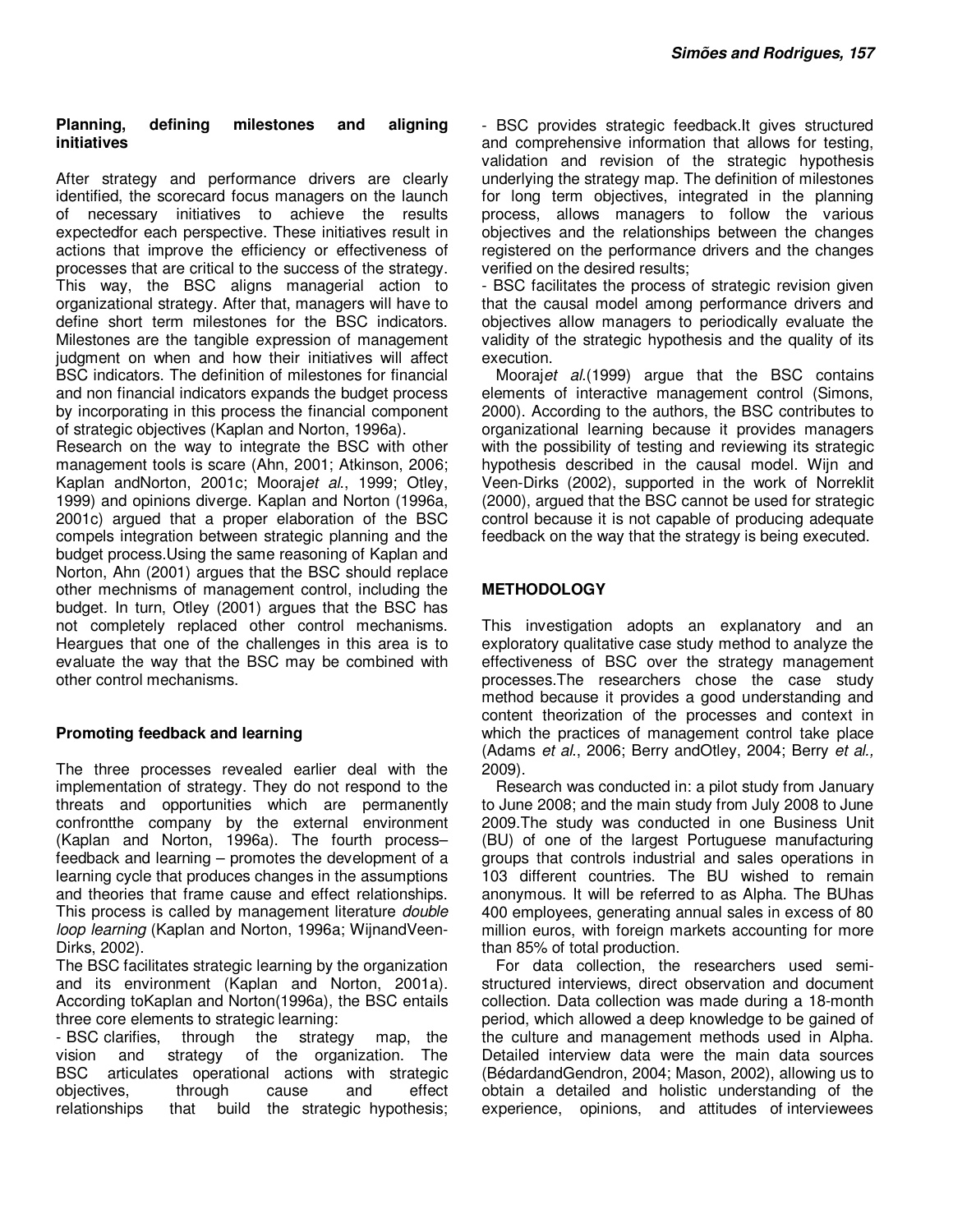(Horton *et al*., 2004; Mason, 2002; Patton, 1987). Interview scripts were used flexibly. They were adjusted as required as the researchers proceeded with the interviews (Yin, 2003).

The research study included a total of 28 semistructured interviews during 30 hours being the major part realized with senior executives. The researcher has not faced significant resistance to recording as managers are used to routine meetings being video and audio recorded. Apart from the interviews the researcher still interacted with additional 80 BU employees, of different hierarchical levels, by both mail and directly. Table 1 presents the interviews made.

After each interview, the researchers completed contact forms where some notes (such as date, themes discussed, interviewee's reactions and unanticipated themes discussed to be included in the following interviews) were registered (following the recommendations of Miles and Huberman, 1994; andScapens, 2004). As soon as possible, the researchers transcripted the interviews and made additional notes registered (following the recommendations of Miles and Huberman, 1994; Moll *et al.,* 2006; Scapens, 2004; Yin, 2003) and indexed some expressions and behaviours such as pauses, interruptions, tone, emphasis, concordance, discordance among others (Mason, 2002). Besides the audio record, the researchers made notes during the interview. These allowed conducting the interview and helping elaborate the contact forms. In situations in which the researchers were not authorized to audio record, exhaustive annotations were taken.

Since the pilot study started, the researchers have compiled some information on the group, on the business unit, the industry and corporate environment, through internet research and in several websites. Newspaper and magazine information was also retrieved on the group structure, its evolution and growth. This information provided the researchers with some knowledge on the group and BU structure, products, markets and activities to support the elaboration of interview scripts and to facilitate the communication between the researchers and the interviewees (following the recommendations of Patton, 1987). The empirical study led to the collection of many documents, including: management reports (financial and non-financial), annual reports, BSC reports, organizational charts, documents resulting from the annual strategy map, objectives, performance metrics and respective milestones, documents and power point files with internal and external presentations to communicate the strategy map, the BSC, and other. These elements helped to prepare the subsequent interviews and assure triangulation between the data collected from different sources. The researchers took advantage of the visits to the BU to observe management control practices

pertaining to the use of the BSC. The researchers made numerous visits to the facilities and industrial operations and witnessed several sessions and internal meetings in which the strategic management process was discussed.

In evidence collection phase, the researchers adopted the following procedures: first, they conducted the maximum number of interviews involving employees of the BU and corporate headquarters; second, the researchers resorted to data and method triangulation; third, they considered the importance of data and sources; fourth, they resorted to key informers to validate collected evidence and the interpretations that were formulated. Data was coded using key theoretical constructs (Miles and Huberman, 1994) looking for patterns and exceptions. In the analysis phase, the researchers replicated some of the results gathered, through the collection of additional data, and discussed the results obtained with key informers. The results were registered in a report, in narrative format, following a logic of theory construction (Yin, 2003).

## **RESULTS**

#### **Effectiveness of the bsc on the description of strategy**

For Kaplan and Norton, (1996a, 1996c), the strategy map represents organization strategy in a precise way, through concepts and representations that are meaningful to those that are going to implement strategy. Representations translate the consensus view of the company's top management. This research showed that the BSC improves the strategic planning process, in the sense that:

#### **The strategy map clarifies and describes the vision and strategy of the BU**

In the initial stage of the strategic planning cycle, more specifically the strategy maps of the BSC, help business unit executive managers to structure their strategic thinking and translate strategy. The structure and conception process of the strategy map help in discussing the strategy because it provides visibility and quantification to the vision of the business unit and how it will compete in the marketplace. Additionally, the structure of the strategy map (based on strategic guidelines) presents advantages to the BU. Strategic guidelines allow the BU to define its competitive strategy on three foundations of strategy, with a medium to long term time frame. The strategy foundations can be translated into objectives with short term impact. These might be adapted, changed or updated resulting from the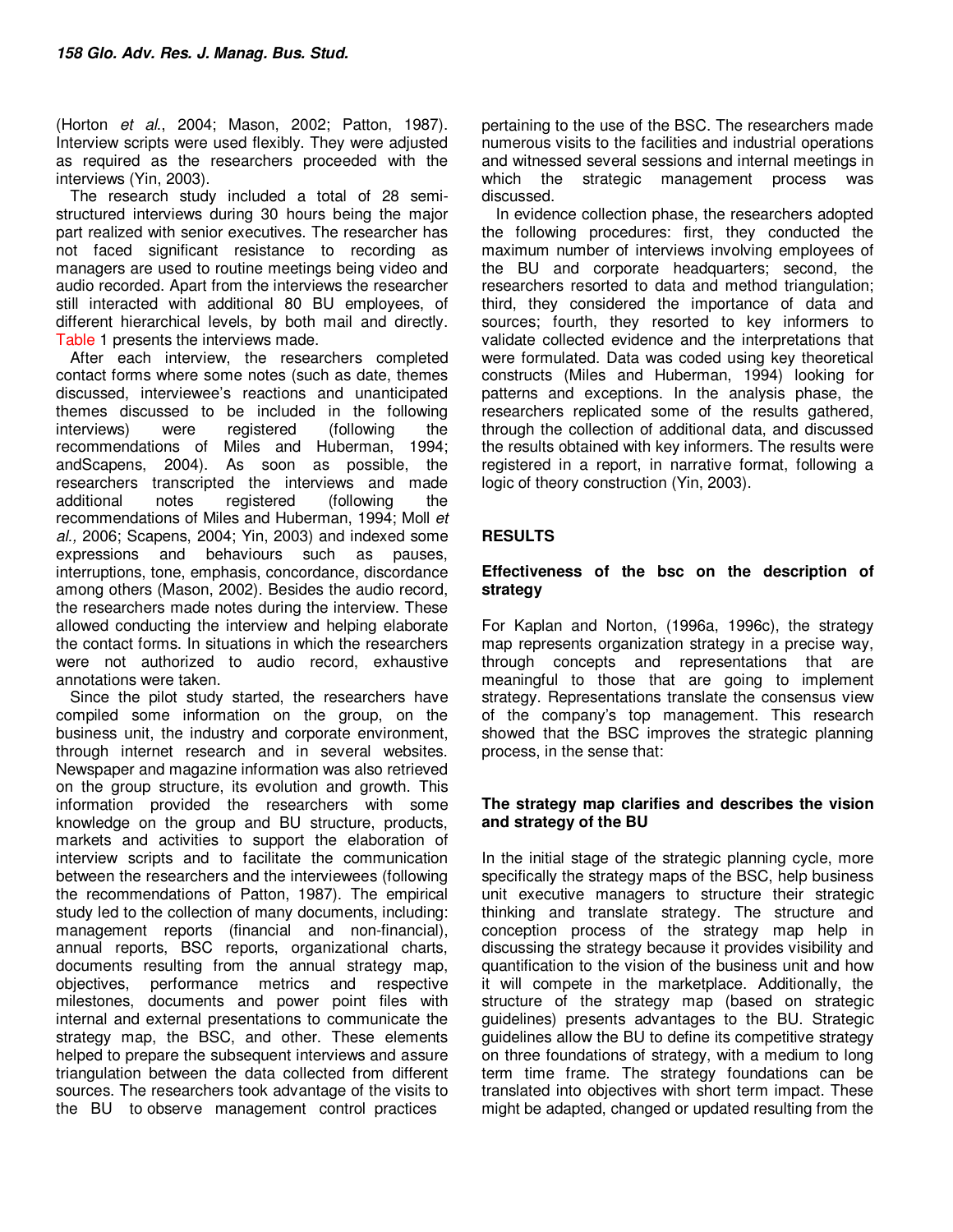|  |  |  |  | <b>Table 1.</b> Schedule of Interviews |
|--|--|--|--|----------------------------------------|
|--|--|--|--|----------------------------------------|

| S/N          | <b>POSITION</b>                                                          | <b>DATE</b>      | <b>DURATION (h)</b> | <b>METHOD OF</b><br><b>RECORDING</b> |
|--------------|--------------------------------------------------------------------------|------------------|---------------------|--------------------------------------|
| $\mathbf{1}$ | Group Manager, Organizational Development &<br><b>Management Control</b> | 1 October 2008   | $\overline{c}$      | <b>Notes</b>                         |
| 2            | <b>Financial Director</b>                                                | 3 February 2009  | 1,5                 | Transcription                        |
| З            | BusinessDevelopment Director                                             | 16 February 2009 | 1                   | Transcription                        |
| 4            | Production Manager 1                                                     | 20 February 2009 | 0,75                | Transcription                        |
| 5            | Quality&ProductDevelopment Director                                      | 20 February 2009 | 0,75                | Transcription                        |
| 6            | EngineeringApplications, Manager 1                                       | 20 February 2009 | 0, 5                | Transcription                        |
| 7            | InformationSystems Management, Manager                                   | 4 March 2009     | $\overline{c}$      | Transcription                        |
| 8            | General Director Assistant                                               | 4 March 2009     | $\overline{c}$      | Transcription                        |
| 9            | Sales Manager 1                                                          | 4 March 2009     | 0,5                 | Transcription                        |
| 10           | <b>Operations Director</b>                                               | 13 March 2009    | 1                   | Transcription                        |
| 11           | Infrastructure& Technologies Manager                                     | 13 March 2009    | 2                   | Transcription                        |
| 12           | Production Manager 2                                                     | 13 March 2009    | 1                   | Transcription                        |
| 13           | EngineeringApplications, Manager 2                                       | 19 March 2009    | 0,75                | Transcription                        |
| 14           | KeyAccount                                                               | 19 March 2009    | 0,75                | Transcription                        |
| 15           | Marketing Manager                                                        | 25 March 2009    | 0,5                 | Transcription                        |
| 16           | Sales Manager 2                                                          | 25 March 2009    | 0,5                 | Transcription                        |
| 17           | Sales Director                                                           | 25 March 2009    | 1,5                 | Transcription                        |
| 18           | HumanResources Director                                                  | 1 April 2009     | 1,25                | Transcription                        |
| 19           | Quality, Safety&Environment Director                                     | 1 April 2009     | 0,75                | Transcription                        |
| 20           | <b>Accounting Manager</b>                                                | 1 April 2009     | 0,5                 | Transcription                        |
| 21           | General Director                                                         | 6 April 2009     | 1,5                 | Transcription                        |
| 22           | <b>Treasury Manager</b>                                                  | 6 April 2009     | 0,5                 | <b>Notes</b>                         |
| 23           | Logistics Manager                                                        | 6 April 2009     | 1.                  | Transcription                        |
| 24           | <b>Financial Director</b>                                                | 22 April 2009    | 2                   | Transcription                        |
| 25           | <b>Production Manager 3</b>                                              | 22 April 2009    | 1,5                 | Transcription                        |
| 26           | General Foreman 1                                                        | 22 April 2009    |                     | <b>Notes</b>                         |
| 27           | General Foreman 2                                                        | 22 April 2009    |                     | <b>Notes</b>                         |
| 28           | General Foreman 3                                                        | 22 April 2009    |                     | <b>Notes</b>                         |

progress of strategy execution and threats and opportunities posed by the marketplace.

The ultimate objective of the BU has been expressed, in the strategy map, in terms of value created for the shareholders and as the main guideline for the definition of strategy and the conception of the strategy map. On other words, in Alpha BU, the BSC has not been used to promote the objective of the several stakeholder groups in the same way, as is sometimes suggested by the literature (seefor example, Otley, 1999). This does not mean that the BU ignored the interest of stakeholders, other than shareholders'. To the contrary: the perspective of infra-structure (denomination used by the BU for the learning and growth perspective) has reinforced the importance of the employee group for the Organization performance. Moreover, the perspective of processes has been used to reinforce the need to better serve markets and clients. However, the role of the employees and clients is to create value for the shareholder. Evidence showed that this vision and underlying strategies are clear for the BU management team.

#### **The strategy map promotes consensus around strategy**

At the level of the Executive Board, the findings showed a common understanding on strategy for the BU. The management team consensus around strategy essentially depended on the way the process of

discussing strategy and building the strategy map is developed. It was not exclusively a matter of the technical characteristics derived from the BSC method. The consensus levers around strategy among the management team members have been identified as:

– Coherence, consistence and integration of the various concepts used during the discussion of strategy;

– Clarity and capacity of materializing concepts;

– Involvement and participation of the chief executive and executive directors in the discussion and revision of strategy;

– Synthesis of effort during the conception phase of the strategy map, especially regarding the quantity of objectives and initiatives defined.

#### **Effectiveness of the BSC on the Communication of Strategy and BU Alignment**

On the effectiveness of the use of BSC methodology in the communication of strategy this research showed that:

#### **The strategy map communicates strategy to the organization**

We obtained results consistent with the study of Ahn (2001): that the logical structure of the strategy map and the link it establishes between actions and strategic objectives allows managers, beyond first line structures,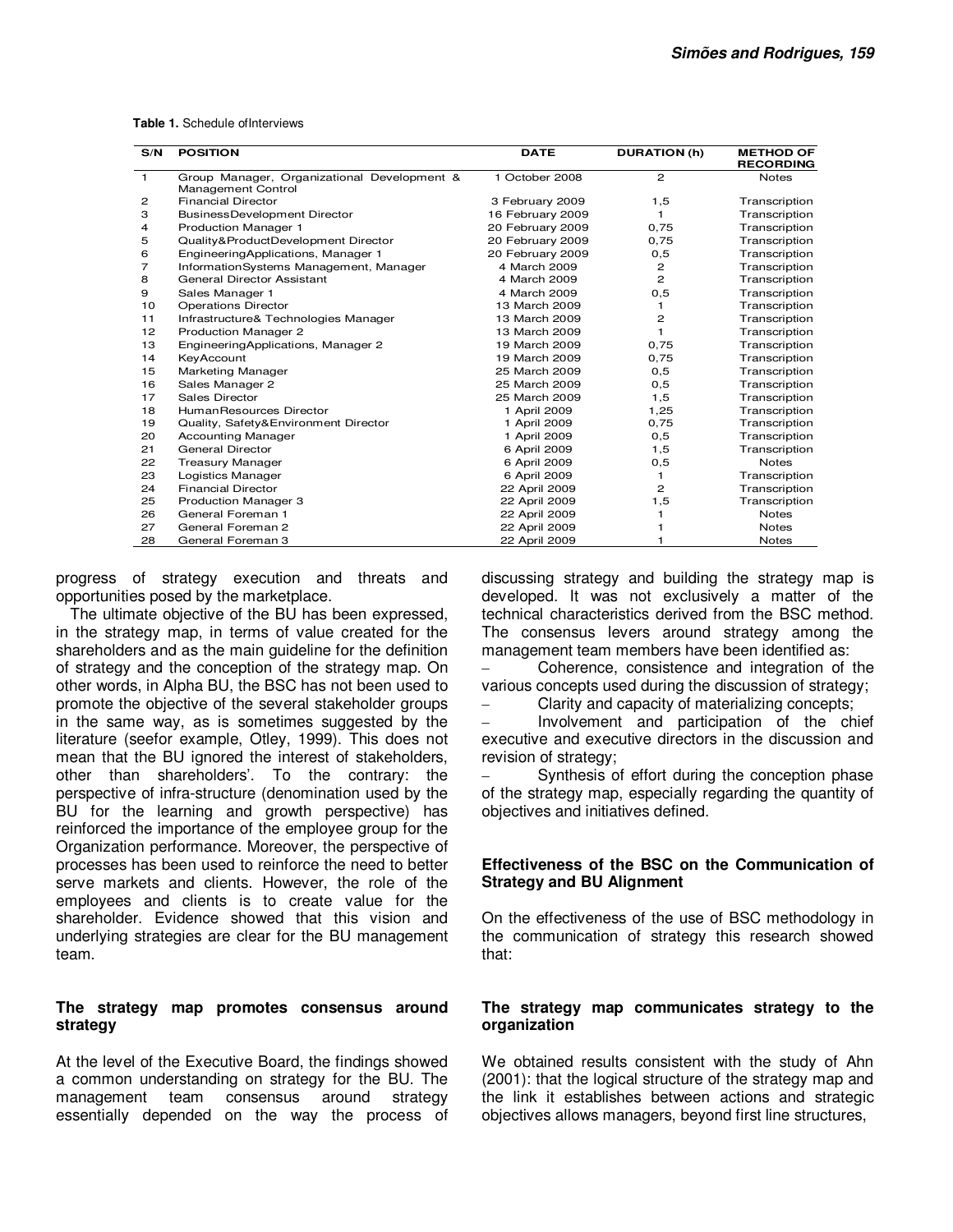to understand the BU objectives and to recognize their contribution to the execution of strategy. Managers define actions and organize resources and activities to achieve objectives. They believe that, by meeting their objectives, they contribute to the strategy of the BU and, consequently, improve organization performance. This outcome confirms the conclusions of other studies that have showed that BSC method supports the implementation of strategy (Ahn, 2001; Lipe and Salterio, 2002; Malina and Selto, 2001; Wijn and Veen-Dirks, 2002).

The study showed also that, within the scope of the BSC method, this is perhaps the most visible process inside the BU.

#### **The effectiveness of communication differs, between responsibility areas, hierarchical levels and people**

Notwithstanding the importance of to the alignment component and the effort to reinforce the communication of organization strategy, this research showed that knowledge and sharing of strategy differ:

- There was evidence that employees involved in the performance management system have superior knowledge of the BU strategy and a more global vision of the contribution of each responsibility area to the strategic challenge;

- The responsibility areas more directly involved in the business have greater knowledge of the strategy map and its content;

- The administrative areas and employees that are not integrated in the performance management system have limited knowledge of the BU strategy and are mainly focused on the local objectives or guidelines.

#### **Effectiveness of the BSC on Alignment of Responsibility Areas and People**

This is possibly the phase of the strategy management cycle for which research has provided less contribution. In fact, research on the form and effectiveness of how objectives and initiatives unfolded at the operational level is scarce (Ahn, 2001; Decoene and Bruggeman, 2006).

In Alpha BU, the decentralization processes started in the initial planning phase with the identification of responsibility areas to be involved in the execution of initiatives and strategic objectives. It was then the responsibility of a first line director to involve teams in the process of operational planning, unfold objectives and global initiatives into objectives, activities or priority actions.

Managers believe that the BSC aligns and focuses operational areas: Evidence showed that the perception

of managers is that the objective unfolding process assures the alignment and focuses the organizational structure. The assumption is that the objective and actions identified for the individual level are aligned and affect strategic objectives.

Employees know and understand objectives: The strategy decentralization process is the responsibility of front-line managers. This process develops differently in each of the functional areas, depending on the nature of the functions and its proximity to strategic objectives, nature of objectives, dimension of the teams, and leadership profiles. However, independently of the form of how the process materializes, evidence showed that a majority of decentralized managers know and understand their objectives, even if these are not integrated into the performance management system.

The dissatisfaction of managers, in relation with performance management system, may jeopardize the effectiveness of the BSC: Until recently, the performance management system assumed that if the BU did not achieve a minimum global performance threshold this would imply that the employees would not receive a bonus, even if they had accomplished their individual objectives. Evidence showed that this policy caused some dissatisfaction on the managers, jeopardizing the effectiveness of the BSC method in the organizational aligning.

#### **Effectiveness of the BSC on Monitoring, Learning and Feedback for the Strategy Revision**

Management literature suggests that the BSC facilitates strategic learning in the organization and its environment (Kaplan and Norton, 2001a, 2008a, 2008b; Olve*et al*., 1999). These authors argue that the *double cycle learning* supports the evolution or revision of the strategy, or even the emergence of new strategies. With respect to the effectiveness of the use of the BSC on monitoring, strategic learning and feedback for the purpose of strategy revision, the case study showed the following:

Difficulty of access to information troubles the monitoring process, especially of decentralized objectives: One of the shortcomings associated to the use of BSC arose from the difficulty managers had in monitoring the progress of their own objectives. The BU does not have a specific information system focused on reporting the information that results from the strategic scorecard or individual objectives. Monitoring of indicators depends on a structure area that, within specific time frames, gathers information, determines the value of the several indicators, and discloses the information.

The second line of structure (which had larger dependency on management control information)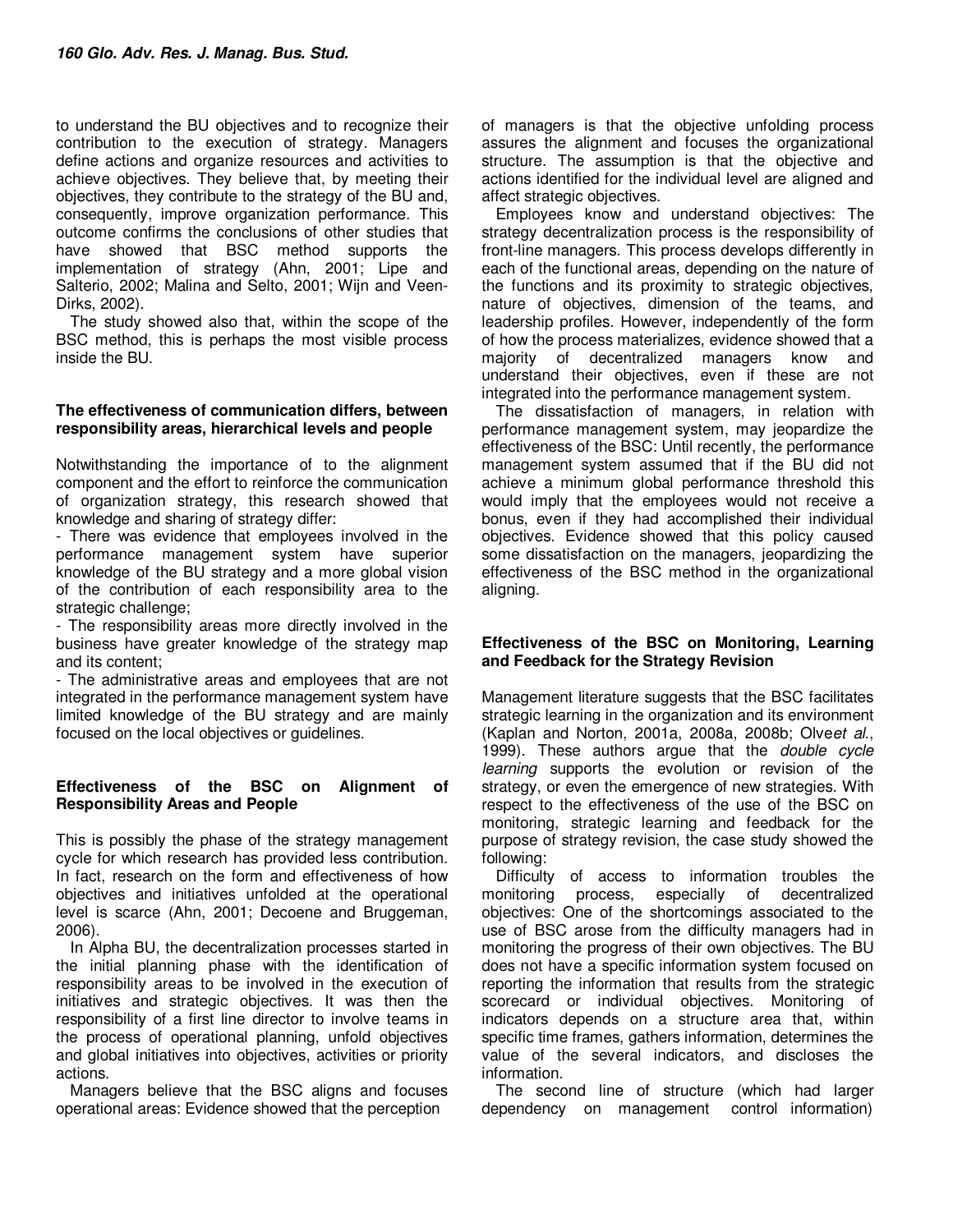showed some disappointment with the late disclosure of information (or even its non-disclosure). The evidence suggests this shortcoming jeopardizes the effectiveness of BSC, especially regarding: managers' accountability; alignment and focus effort through time; learning and the adoption of corrective action.

Managers use formal and informal mechanisms to monitor and learn: Executive managers are involved regularly in the discussion of BU strategy and, simultaneously, are required to inform on the progress of objectives and the strategic initiatives in which they participate. Research has shown that first-line managers evaluate and discuss, regularly, strategic themes and that they are knowledgeable of the level of execution of the strategy of the BU. At this level of structure, information flows more or less regularly, and monitoring, discussion and corrective action, on the strategy map and strategic scorecard, are made formally at Executive Board meetings.

Research also exposed that the remaining levels of management have less access to information generated to monitor the scorecard, and little involvement in the discussion of the strategic themes. For that reason, first line managers use informal controls to:

Define the objective of subordinates;

– Transmit regular information on the progress of strategic objectives to subordinates;

Monitor the progress of the objectives of subordinates;

– Promote discussion and team work and lead to the emergence of corrective measures;

Keep alert to identify new opportunities;

Intervene and participate in decisions of subordinates.

This study showed that the use of BSC in the BU incorporates formal and informal aspects, in special, in the definition and monitoring of objectives of decentralized teams (see results of Collier study, 2005).

Managers recognize coherence among the perspectives and among strategic objectives, but not necessarily cause-and-effect relationships: Kaplan and Norton (1996c) assume that there are cause-and-effect relationships among the strategic objectives. This is a crucial assumption given that it allows the monitoring of non-financial objectives to be used to predict future financial performance. In the BU, managers recognize that there are inter relationships and expected impact among the various components of the BSC, but not necessarily linear or direct relationships of cause-andeffect (see criticism to BSC by Ittner and Larcker, 1998b, 2005; Norreklit, 2000, 2003; Norreklit and Mitchell, 2007). Managers still refer that other factors (namely,

exogenous ones)have, in the past, impacted the BU financial results. However that does not undermine the consistency of the components of the strategy map or the strategic hypothesis assumed in the phase of

revising and defining strategy.

The results were consistent with the empirical study of Jazayeri and Scapens (2008). BU managers understand that there are inter relationships among the strategic objectives (and the respective indicators); between the objective and the strategic guidelines; and between the four perspectives of performance. But they recognize that these inter relationships are not necessarily causeand-effect relationships. Additionally, they recognize there are temporal gaps between an action and the expected effect derived from that action. This means that coherence among the objectives must exist, in each perspective, between objectives and guidelines, and among the various perspectives. This coherence is paramount to assure the integration and consistency of the various components of the BSC. For the managers of the BU, the notion of coherence is more relevant than the cause-and-effect relationships. Evidence showed that, since its adoption, managers have reinforced the notion of coherence, as they learned how objectives (and indicators), guidelines and perspectives relate among themselves.

Further, evidence showed that, even when expected relations between the indicators that are part of the strategic scorecard do not take place, the logical relationships between objectives, guidelines and perspectives motivate the dialogue and support the process (formal and informal) of monitoring of strategy.

The feedback for strategy revision results from the knowledge and interpretation of the way the execution of former strategies took place: The holding triggers annually the process of strategy revision of each one of its BUs, providing indicating the challenge and strategic guidelines for a 3-year time frame. Nowadays, strategic planning is more focused on adapting or revising former strategy, than actually formulate a new strategy. Evidence gathered from the executive managers showed that the strategy revision process is peaceful: the guidelines tend to be maintained and so are the macro objectives. What end up being revised are the initiatives, milestones (objectives and initiatives) and priority actions. Annual revision (with a 3 year vision) gradually introduces progressive and continued adaptations. This naturally leads to non-radical changes.

There was no clear separation between the revision and description of strategy. The process of strategy revision, discussion and underlying reflection takes place on the framework of the strategy map.This leads to a very close relation between the revision of strategy and the strategy map. This suggests that the BSC helps to structure strategic thinking and to translate strategy and to revise former strategies. This means that the BSC and, in special, the coherence and underlying logic to the relations (or inter relations) between the various components of the strategy map promote strategic learning and facilitate strategy revision.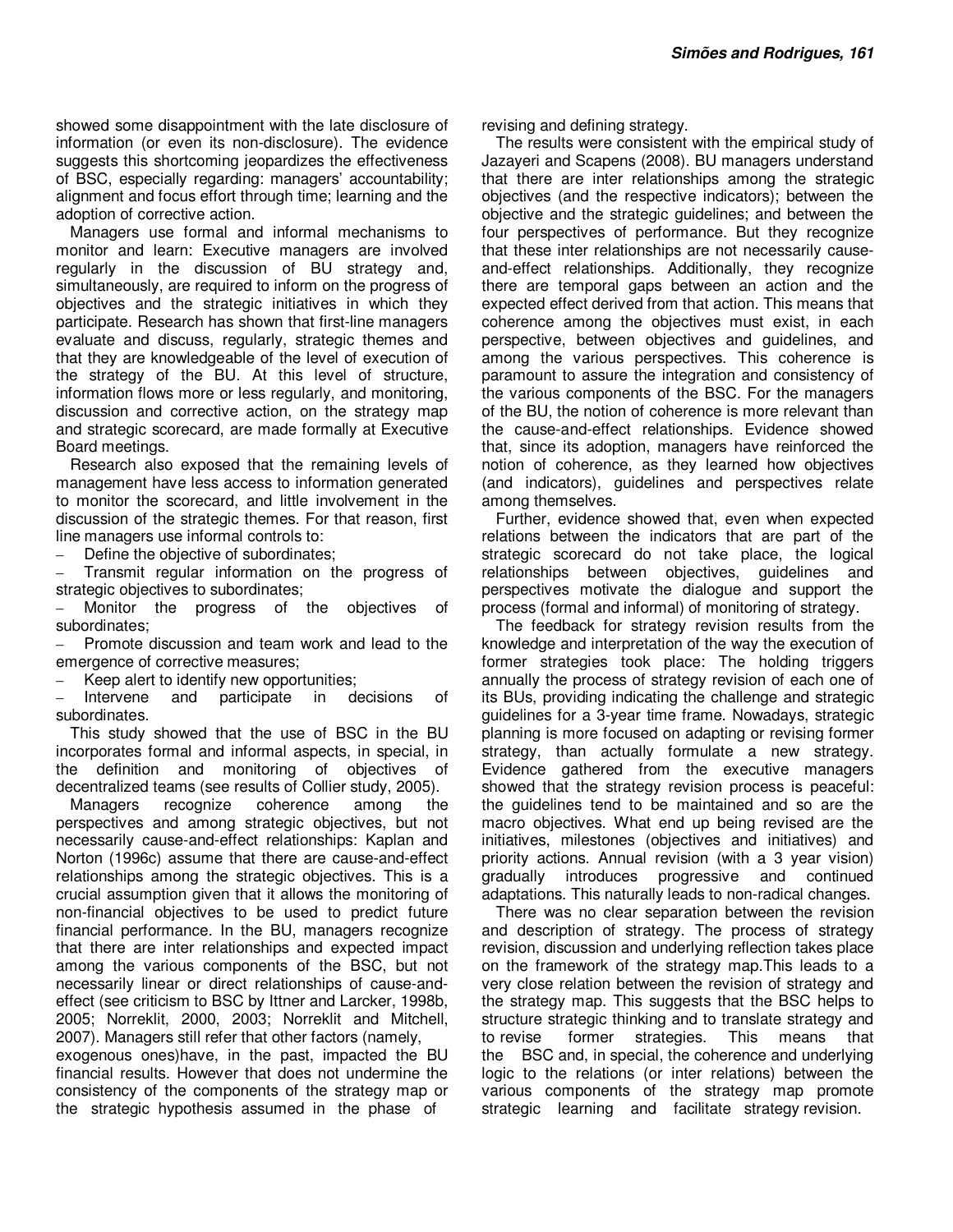| <b>Strategy</b><br>Management<br><b>Processes</b>                          | Level of BSC effectiveness of use                                                                                                                                                                                                                   | <b>Critical Factors</b>                                                                                                                                                                                                 |
|----------------------------------------------------------------------------|-----------------------------------------------------------------------------------------------------------------------------------------------------------------------------------------------------------------------------------------------------|-------------------------------------------------------------------------------------------------------------------------------------------------------------------------------------------------------------------------|
| <b>Strategy Description</b>                                                | The strategy map clarifies and describes the<br>$\bullet$<br>vision and strategy into tangible elements easily<br>understood by the management teams                                                                                                | Experience/maturity of executive<br>٠<br>management team in using the<br>methodology                                                                                                                                    |
|                                                                            | • Strategy maps promote consensus, on<br>strategy with the executive management team.                                                                                                                                                               | • Integrating objectives and<br>initiatives in reduced number                                                                                                                                                           |
|                                                                            |                                                                                                                                                                                                                                                     | Clear and objective concepts;<br>simple language                                                                                                                                                                        |
|                                                                            |                                                                                                                                                                                                                                                     | Coherence of concepts and<br>component strategy map                                                                                                                                                                     |
|                                                                            |                                                                                                                                                                                                                                                     | • Involvement of top management<br>and senior executive management                                                                                                                                                      |
|                                                                            |                                                                                                                                                                                                                                                     | Discussedand consensualstrategy                                                                                                                                                                                         |
|                                                                            |                                                                                                                                                                                                                                                     | Strategy Office as a facilitator.<br>٠                                                                                                                                                                                  |
| Communication<br>οf<br>BU<br><b>Strategy</b><br>and<br>Alignment           | • The strategy map has a crucial role in<br>communicating strategic objectives and,<br>therefore, organizational alignment                                                                                                                          | Involvement of top management<br>in communication and alignment                                                                                                                                                         |
|                                                                            | The effectiveness of communication differs,<br>betweenresponsibility areas, hierarchical levels<br>and people.                                                                                                                                      | Strategy Office as a catalyst                                                                                                                                                                                           |
|                                                                            |                                                                                                                                                                                                                                                     | • Simplicity of language and<br>concept present in the strategy map                                                                                                                                                     |
|                                                                            |                                                                                                                                                                                                                                                     | • Population included in the<br>performance measurement system.                                                                                                                                                         |
| Alignment<br>of<br>Responsibility Areas and<br>People                      | BU managers believe that the BSC assures<br>the alignment and focus of people, and due to<br>that helps to implement BU strategy                                                                                                                    | Top manager involvement and<br>sponsoring;                                                                                                                                                                              |
|                                                                            | Employees know and understand their<br>٠<br>objectives                                                                                                                                                                                              | Ability of executive managers to<br>$\bullet$<br>communicate and decentralize<br>objectives at the operational level;<br>involvement level of operational<br>teams in identifying objectives and<br>operational actions |
|                                                                            | Dissatisfaction of managers concerning the<br>performance measurement system may<br>jeopardize the effectiveness of BSC on the<br>alignment of individuals.                                                                                         | • Population included in the<br>performance measurement system                                                                                                                                                          |
|                                                                            |                                                                                                                                                                                                                                                     | Satisfaction / dissatisfaction<br>relatively to the performance<br>measurement system.                                                                                                                                  |
| Monitoring, Learning and<br>Feedback<br>for<br><b>Strategy</b><br>Revision | • Difficulties on accessing the information<br>troubles the monitoring process, specially, the<br>decentralized objectives                                                                                                                          | Easyaccess to information                                                                                                                                                                                               |
|                                                                            | • Managers use formal and informal<br>mechanisms to monitor and learn                                                                                                                                                                               | • Involvement of executive<br>managers in monitoring of results of<br>its responsibility areas together with<br>its teams                                                                                               |
|                                                                            | Managers recognize coherence between<br>$\bullet$<br>perspectives and strategic objectives but not<br>necessarily relationships of case-and-effect                                                                                                  | Use of informal mechanisms to<br>$\bullet$<br>strategic control                                                                                                                                                         |
|                                                                            | Feedback for strategy revision results from<br>the knowledge and interpretation of the way<br>former strategies have been executed and the<br>validation of the coherence level between<br>objectives, initiatives, quidelines and<br>perspectives. | Management control role as<br>facilitator                                                                                                                                                                               |

#### **Table 2.** Effectiveness of Balanced Scorecard over Strategy Management Processes: BU Alpha

Source: Researchers from compiled evidence

The results suggest that the BSC facilitates strategic learning by the organization. The feedback for strategy revision results from the knowledge and interpretation of how the execution of former strategies and the coherence validation between objectives, initiatives, guidelines and perspectives. This results are consistent with those of Mooraj et al. (1999) who concluded that the BSC contributes to organizational learning because it provides managers with the possibility of testing and reviewing its strategic hypothesis described by the causal model.

Table 2 presents the main aspects of the effectiveness of the use of BSC in the Alpha BU, in each of the strategy management processes. The critical factors determining the effectiveness of the use of the BSC are also systematized.

#### **CONCLUSION**

The paper has analyzed the effectiveness of the BSC over strategy management processes in a Portuguese BU of an industrial company. Results showed that, in BU Alpha, the BSC improves the execution of strategy management processes, particularly with regard to clarification and strategy description, communication of strategy to the BU, organizational alignment, and monitoring of objectives and strategic learning.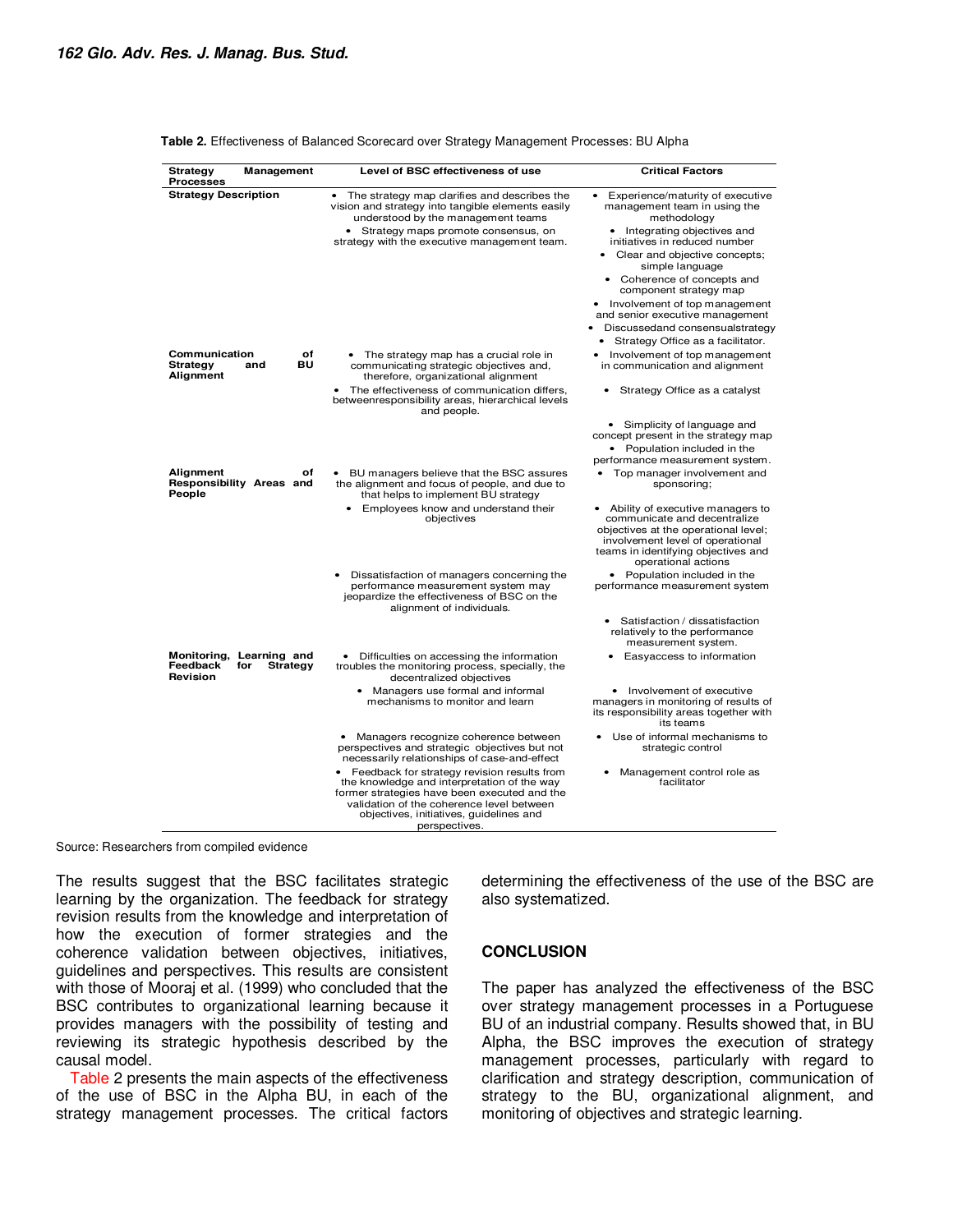The effective use of the BSC, by the BU Alpha, showed that the BSC is used to implement planned strategy and to support the revision and change of strategy and promote the formation of emergent strategies. Managers use the components of the BSC (and the inter-relations between components) and knowledge of the way the execution of former strategies takes place (strategic learning effect) to promote strategic dialogue and interaction. Information gathered and knowledge accumulated support the process of formulation / revision of future strategies and the formation of emerging strategies.

The key contribution of this research is the recognition that the implementation of the BSC, on its own, does not assure its success. The benefits over financial performance are not automatic and are difficult to measure. Practitioners using the BSC should be aware that the method may result in benefits for the organization, but that these depend on the way the BSC is implemented. This research has identified a set of factors that may determine the success on the use of the BSC.

Some limitations of this research should be noted. Reliance on a unique case study has prevented comparison of results with other studies in companies in the same industry or different industries. Consequently, the results presented cannot be generalized (Ryan et al., 2002; Yin, 2003).This opens room to replicate the study on other organizations that use management control practices.

These limitations also suggest some opportunities for additional research. Further similar studies can be conducted to replicate the findings of this and other studies. Because there are still some gaps between the reward system and the BSC, more detailed studies on this subject are recommended. Studies should be supported bypsychology, namely on the motivations of individuals. Finally, studies of the form by which each of the hierarchical levels perceive and use the BSC would be useful.

#### **REFERENCES**

- Adams C, Hoque Z, McNicholas P (2006). Case studies and action research.In:Hoque, Z. (Ed.), *Methodological Issues in Accounting Research: Theories and Methods*. 361-373. Spiramus.
- Ahn H. (2001).Applying the balanced scorecard concept: an experience report.*Long Range Planning,* 34:441-461.
- Anthony RN, Govindarajan V (1998). *Management Control Systems*.International Edition: Irwin, McGraw-Hill.
- Atkinson A (2006). Strategy implementation: a role for the balanced scorecard? *Management Decision*, 44(10):1441-1460.
- Ax C, JiØrnenak T (2005). Bundling and diffusion of management accounting innovations – the case of the balanced scorecard in Sweden.*Management Accounting Research*, 16:1-20.
- Bédard J, Gendron Y (2004). Qualitative research on accounting: some thoughts on what occurs behind the scene. In Humphrey, C.&Lee, B. (Eds.), *The Real Life Guide to Accounting Research: a behind-the-scenes view of using qualitative research methods*. 191- 206. Elsevier.
- Berry AJ, Otley DT (2004). Case-based research in accounting.In Humphrey, C.&Lee, B. (Eds.), *The Real Life Guide to Accounting*
- *Research: a behind-the-scenes view of using qualitative research methods*. 231-255. Elsevier.
- Berry AJ, Coad AF, Harris EP, Otley DT, Stringer C (2009). Emerging themes in management control: a review of recent literature. *British Journal of Management*, 41:2-20.
- Bourguignon A, Malleret V,NØrreklit H (2004). The American balanced scorecard versus the French tableau de bord: the ideological dimension. *Management Accounting Research*, 15:107-134.
- Braam GJM,Nijssen EJ (2004). Performance effects of using the Balanced Scorecard: a note on the Dutch experience. *Long Range Planning*, 37(4): 335-349.
- Brown JB, McDonnell B (1995). The balanced score-card: short-term guest or long-term resident? *International Journal of Contemporary Hospitality Management*, 7(2/3):7-11.
- Butler A,Letza SR, Neale, B (1997).Linking the balanced scorecard to strategy.*Long Range Planning*, 30(2):242-253.
- Collier PM (2005). Entrepreneurial control and the construction of a relevant accounting.*ManagementAccounting Research*, 16:321-339.
- Decoene V,Bruggeman W (2006). Strategic alignment and middle-level managers' motivation in a balanced scorecard setting.*International Journal of Operations & Production Management*, 26(3/4):429-448.
- Eccles RG (1991). The performance measurement manifesto.*Harvard Business Review*, Jan-Feb,131-137.
- Epstein M, Manzoni JF (1998). Implementing corporate strategy: from tableaux de bord to balanced scorecards. *European Management Journal*, 16(2):190-203.
- Geuser F,Mooraj S,Oyon D (2009). Does the balanced scorecard add value? Empirical evidence on its effect on performance.*European Accounting Review,* 18(1):93-122.
- Horton J, Macve R, Struyven G (2004). Qualitative research: experiences in using semi-structured interviews. In Humphrey C, Lee B (Eds.), *The Real Life Guide to Accounting Research: a behind-the-scenes view of using qualitative research methods*. 339- 358. Elsevier.
- Ittner CD, Larcker DF (1998a). Innovations in performance measurement: trends and research implications. *Journal of Management Accounting Research*, 10: 205-238.
- Ittner CD, LarckerDF (1998b). Are nonfinancial measures leading indicators of financial performance? An analysis of customer satisfaction.*Journal of Accounting Research*, 36:1-35.
- Ittner CD,Larcker DF (2005). Moving from strategic measurement to strategic data analysis.In Chapman CS. (Ed.), *Controlling Strategy: Management, Accounting and Performance Measurement*.86-105. Oxford University Press.
- Jazayeri M,Scapens RW (2008). The business values scorecard within BAE Systems: the evolution of a performance measurement system. *The British Accounting Review*, 40:48-70.
- Johnson HT, Kaplan RS (1987).*Relevance lost the rise and fall of management accounting*, Harvard Business School Press.
- Kaplan RS (1983).Measuring manufacturing performance: a new challenge for managerial accounting research.*The Accounting Review*, Oct,686-705.
- Kaplan RS (1984).The evolution of management accounting.*The Accounting Review*,59 (3): 390-418.
- Kaplan RS,Norton DP (1992). The balanced scorecard measures that drive performance. *Harvard Business Review*, Jan-Feb,71-79.
- Kaplan RS, Norton DP (1996a).Using the balanced scorecard as a strategic management system.*Harvard Business Review*, Jan-Feb,75-85.
- Kaplan RS, Norton DP (1996b).Linking the balanced scorecard to strategy.*California Management Review*, 39(1):53-79.
- Kaplan RS, Norton DP (1996c).*Translating Strategy into Action.The Balanced Scorecard*.Harvard Business School Press.
- Kaplan RS, Norton DP (2000). Having trouble with strategy? Then map it. *Harvard Business Review*, Sep-Oct,167-176.
- Kaplan RS, Norton DP (2001a).*The Strategy-Focused Organization*, Harvard Business School Press.
- Kaplan RS, Norton DP (2001b). Transforming the balanced scorecard from performance measurement to strategic management: part I. *Accounting Horizons*, 15(1):87-104.
- Kaplan RS, NortonDP (2001c). Transforming the balanced scorecard from performance measurement to strategic management: part II.